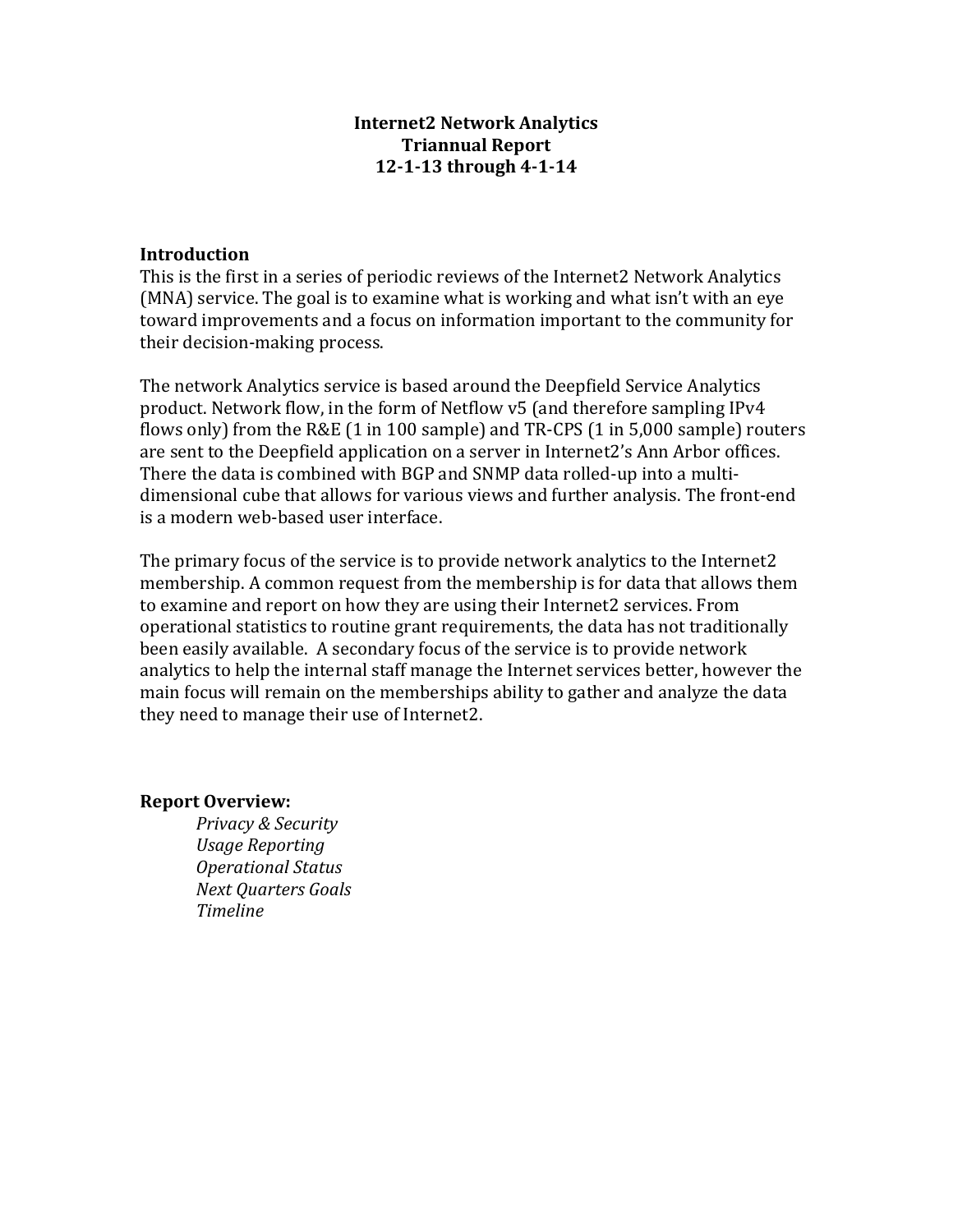# Privacy & Security

Netflow-based services generally generate inquiries around the security and privacy of the data, and rightly so. We have spent considerable time in the last four months in planning to address the various potential security and privacy issues while attempting to retain the ease of use of the system.

First, the Netflow records are not kept for any significant period of time. After arriving at the server the individual host records are rolled up in a more general record based around the advertised netblock, with the individual records being deleted shortly thereafter. This retains the data usefulness as a general planning tool while reasonably safeguarding the privacy of the  $/32$  records.

Secondly, the server is located in the Internet2 Ann Arbor offices. While Deepfield encourages the use of cloud services, Internet2 has instead chosen to place a server, and data, in an office controlled by Internet2 staff. Thus, any external access (including any potential court order) will be known by management.

Third, the data available is scoped by institution. Because the data is organized in a multi-dimensional cube we can lock down one axis of the data at a very low level. We have locked down the service by AS number. This means that a user associated with a particular AS will only be able to see data who's source or destination is that AS. 

Fourth, all users of the system require executive approval to view their institutions data. Prior to adding a Shibboleth user an Approval message is sent to the members executive contact, requesting they authorize the user to view the institutions data. The response, along with the click-through agreement, is then archived.

Finally, there is an internal policy which directs the staff on how they can and cannot use the data in presentations, etc.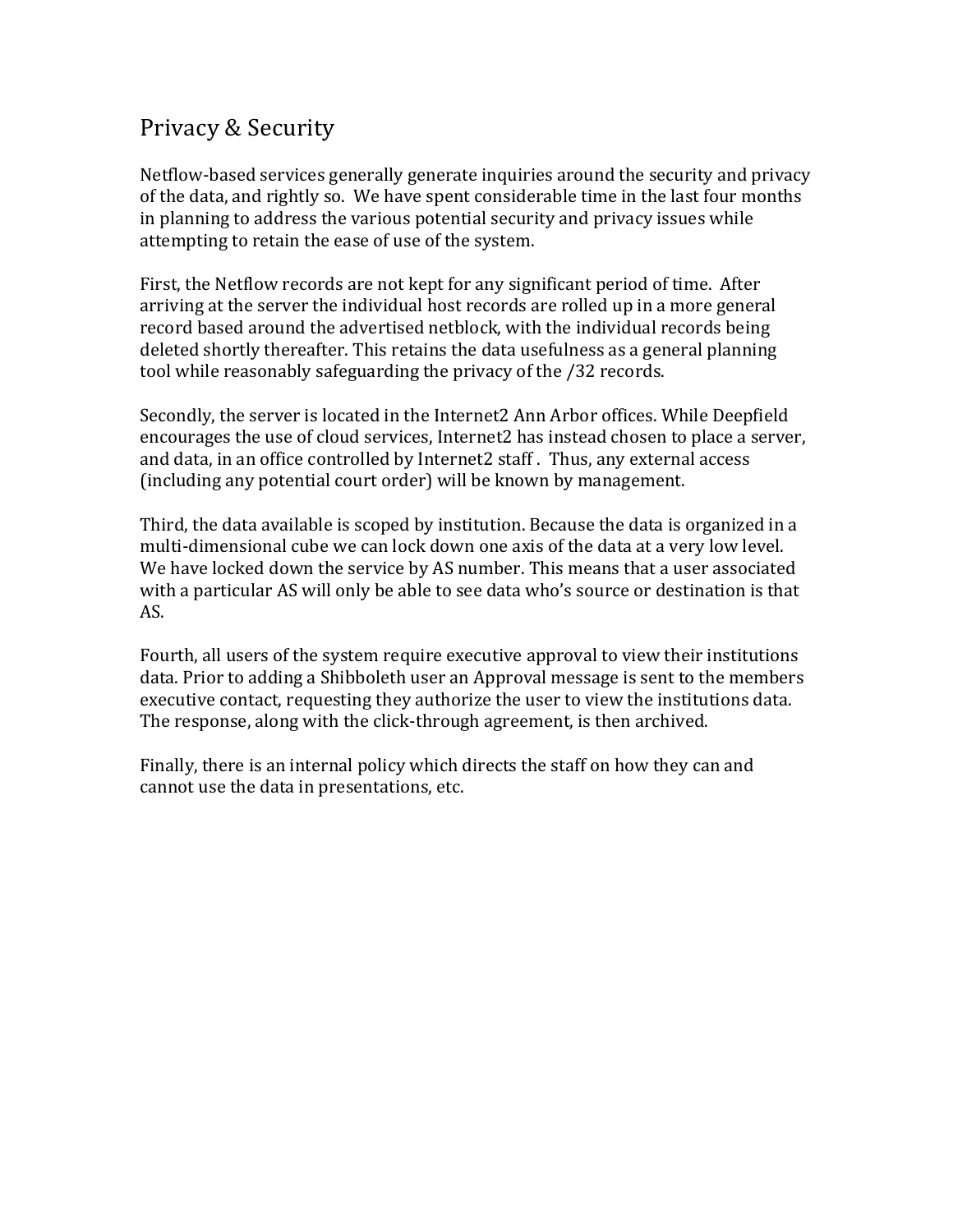## Usage Reporting

We plan to launch the service at the 2014 Global Summit. While we have 48 users, the vast majority are internal staff, which are supplemented by a few beta users from the external community. The current breakdown is 41 internal accounts (staff, demonstrations, test) and 7 user accounts from 4 institutions.

We are making a special effort to ensure the system is providing relevant and useful data to the membership. We will have a continuing goal each quarter of reaching out to the membership to get them in to the system. We will further monitor the usage of the system and when warranted provide additional outreach and materials to sites that could be getting more out of the system. We must ensure that the system is relevant to the membership and provides them the data they need to manage their services. If we're not doing that then we need to modify our planning so we soon are.

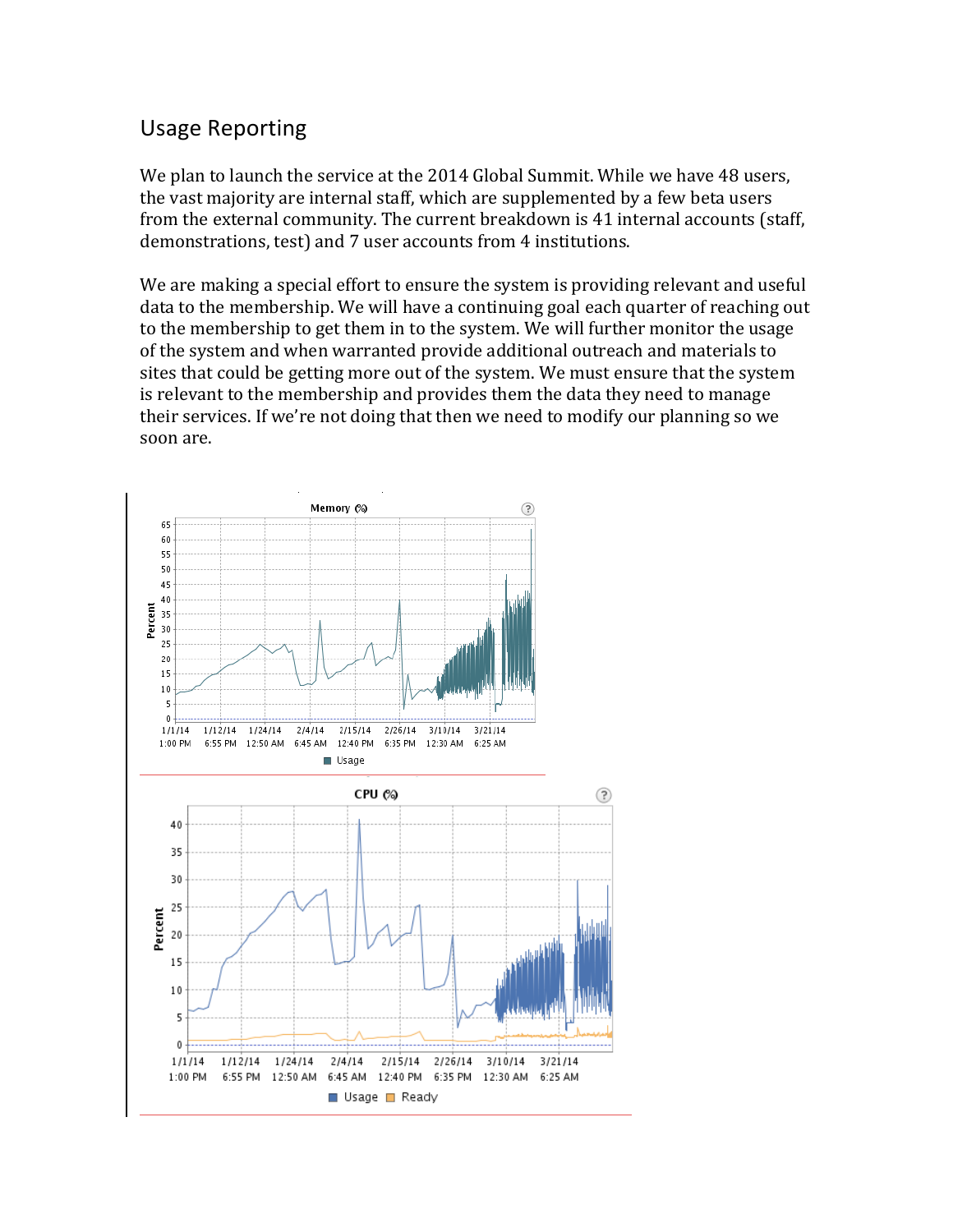# **Operational Status**

The last quarter has seen two incidents of firewall scripting errors. Two different upgrades have resulted in a script change that leaves the internal server firewall disabled. We've addressed this with the developers and added specific monitoring to the system to alert us if it reoccurs and to enable the firewall again, inside of  $1$ minute.

This service is the first in Internet2 to use a provisioning management system. It's based around a workflow management tool and guides the staff through the steps in provisioning a new user, helping them with the required tasks, providing relevant documentation, and so on. It will provide reports on overall provisioning usage (how many users were provisioned) but also on how much time was spent in each step of the process, allowing us to identify and improve on our process.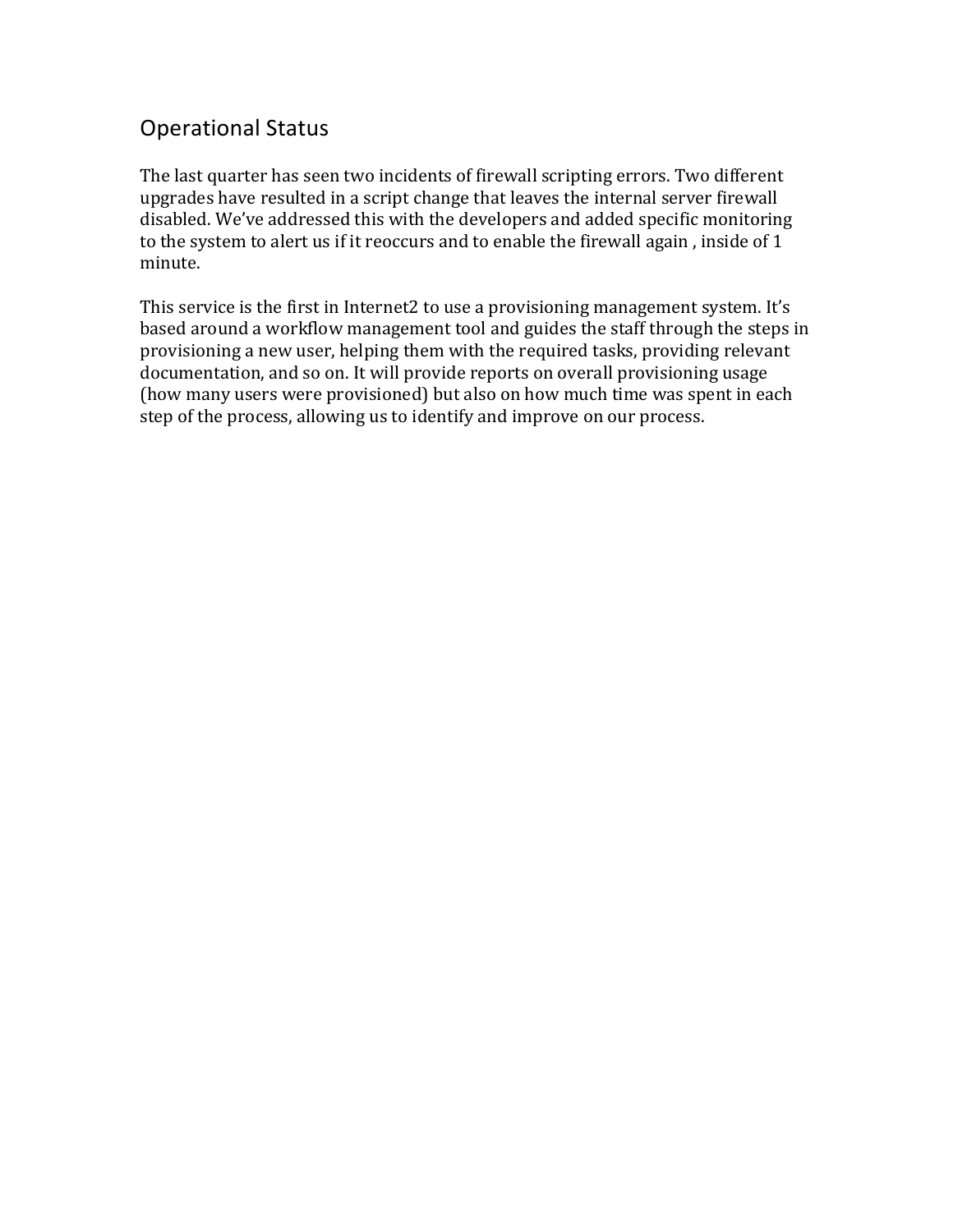# **Next Quarters Goals**

- We would like to develop a strong sense of community around the service. The goal would be to encourage and sustain behavior such as users sharing queries and so on. To this end we want to develop a robust set of written documentation, online webinars, and video tutorials to help lead a mailinglist sort of conversation around how various sites are using the system.
- The application has the ability to track, hourly, top talkers by full IP address and destination. This is currently disabled. In the next four months we need to sort out the legal landscape around this feature and determine if we can enable that functionality while still providing reasonable privacy protections.
- We would like to add users from 32 institutions to the system.
- While the primary focus is on the membership, we would also like to ensure that the internal staff has the ability to take advantage of the system. We will be conducting an internal training session and working with the various Internet2 divisions to develop 4 use-cases around management/planning of the networks growth and usage.
- The system currently only has the TR-CPS and R&E routers configured. We would like to add the AL2S network devices, assuming sFlow support for the MX960 and MLX-16 arrives.
- We would like to extend the system to monitor MANlan, WIX, and Singapore via SFlow.
- Operationally, we would like to become more rigorous in how we manage the system. We would like to begin to perform routine capacity planning on the service, as well as fully document our alarming and emergency change process.